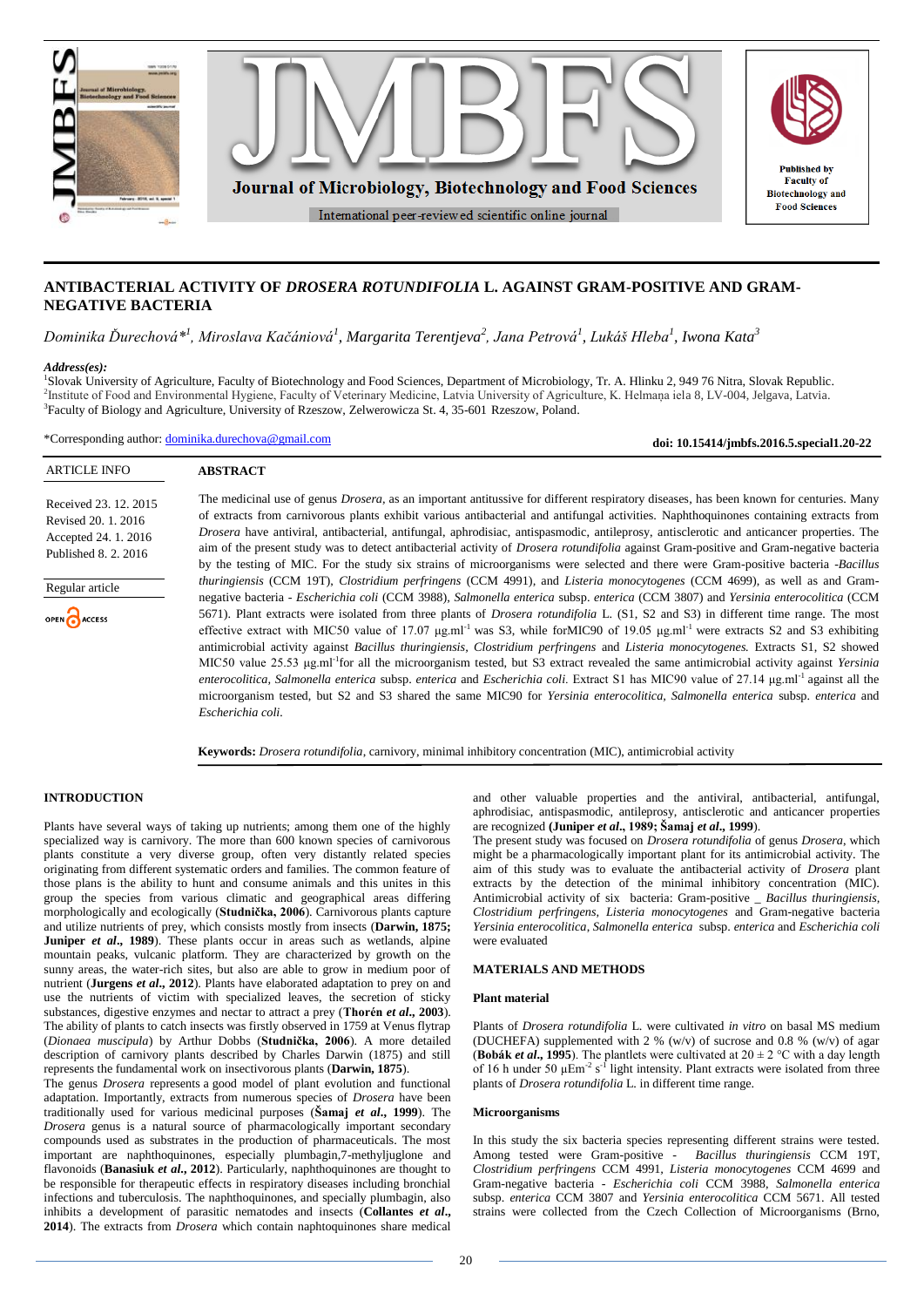Czech republic). The bacteria were cultured in the nutrient broth for obtaining of bacterial suspension (Imuna, Slovakia) at 37 °C.

#### **Preparation of plant extracts**

Whole plants of *Drosera rotundifolia* L. were dried and crushed. Weights of plant before and after drying are showed in Table 1. Crushed plants were dissolved in 96% ethanol (Sigma, Germany) and stored at room temperature in the dark for two weeks to prevent the degradation of active components. Then, the ethanolic plant extracts were subjected to evaporation under reduced pressure at 40 °C in order to remove the ethanol (Stuart RE300DB rotary evaporator, Bibby scientific limited, UK, vacuum pump KNF N838.1.2KT.45.18, KNF, Germany). For the antimicrobial assay, the crude plant extracts were dissolved in dimethyl sulfoxide (DMSO) (Penta, Czech Republic) to equal 102.4 mg/mL as stock solution, while for chemical analysis ethanol was used as solvent.

Analysis of the essential oils was carried out with Hewlett-Packard 5890/5970 GC-MSD system.

**Table1** Information about plants extracts

| Sample         | Weight<br>before<br>drying | Weight after<br>drying | Sample in<br><b>DMSO</b> | <b>Chemical</b><br>composition                                                |
|----------------|----------------------------|------------------------|--------------------------|-------------------------------------------------------------------------------|
| S1             | 8.82g                      | 0.74g                  | 570 µl                   | gallic acid 0.5%,<br>hyperoside 0.4%,<br>droseroside 1%.<br>$t$ anine $0.6\%$ |
| S <sub>2</sub> | 11.42g                     | 0.61g                  | 690 µl                   | gallic acid 1.7%,<br>hyperoside 1.2%,<br>droseroside 2.3%,<br>tanine 1.6%     |
| S3             | 15.17g                     | 0.82g                  | $480$ ul                 | gallic acid 1.2%,<br>hyperoside 0.6%,<br>droseroside 1.3%,<br>tanine 0.2%     |

#### **Microbroth dilution method**

The minimal inhibitory concentrations (MICs) *in vitro* of the compounds were determined by the microbroth dilution method according to the Clinical and Laboratory Standards Institute recommendation (CLSI, **2009**) in Mueller Hinton broth (Biolife, Italy).

The test samples were dissolved in dimethyl sulphoxide (DMSO) and the stock solutions of the serial two-fold dilutions with the final concentrations ranging between  $0.5-512 \mu g.$ ml<sup>-1</sup> were obtained. After that the each well was inoculated with a 100 µl volume of working microbial suspension at the final density of 0.5 McFarland. Bacterial strains were grown at  $37 \pm 0.5$  °C for 20-24 h. Additionally wells for positive control (wells without bacteria), inoculum viability (no extract added) and the DMSO as negative control were reserved in each plate.

The inhibition of microbial growth was evaluated by measuring the well absorbance at 450 nm in an absorbance microplate reader Biotek EL808 with shaker (Biotek Instruments, USA). The absorbance in 96 microwell plates was measured before and after experiment. Differences between both measurements prior and after incubation were evaluated as a growth.

#### **Statistical analysis**

Measurement error was established for 0.05 values of absorbance. Differences in absorbance between the measurements before and after the analysis were expressed as a set of binary values.

These values were assigned to exact concentrations. The following formula was created for this specific experiment: value 1 (inhibitory effect) was assigned to absorbance values lower than 0.05, while value 0 (no effect or stimulant effect) was assigned to absorbance values higher than 0.05. For this statistical evaluation the probit analysis in Statgraphics software was used (**Kačániová** *et al***., 2015**).

### **RESULTS AND DISCUSSION**

The *Drosera* genus, native to Australia and New Zealand, includes multiple carnivorous species which possess substantial medicinal potential. Medicinal use of *Drosera* is convenient due to the simplicity of its cultivation *in vitro*. *Drosera* extracts owe their antimicrobial properties to secondary metabolites. Naphthoquinones, mainly plumbagin are the main active compounds produced by *D. binata* tissues. The plants are also a source of flavonoids, ellagic acid and their glycoside and methyl derivatives **(Zehl** *et al***., 2011)**. It is crucial that plant extracts, unlike antibiotics, do not contribute to the emergence of resistant bacterial strains when used as antibacterial agents. Various studies showed interactions between several secondary metabolites found in plant extracts, which allowed herbal drugs to be used in lower doses of active components **(Krolicka**  *et al***., 2008)**.

The antimicrobial activity of *Drosera rotundifolia* L. was determined previously by the disc diffusion assay of extracts. Ethanolic extracts of *D. rotundifolia* showed an antimicrobial effect against *Yersinia enterocolitica, Bacillus thurigensis* and *Salmonela enterica* (**Kačániová** *et al***., 2014**)*.* Carnivorous plant *D. rotundifolia* assumes to be a good source of compounds which posses antimicrobial effect against different Gram-negative and Gram-positive pathogenic bacteria. In this study the minimal inhibitory concentrations (MICs) of the compounds of individual extracts from three plants of *D. rotundifolia* by the microbroth dilution assay for a quantitative determination were evaluated.

Minimum inhibitory concentrations are considered as a great method for determining the susceptibility of organisms to antimicrobials and are therefore used to judge the performance of all other methods of susceptibility testing and MIC is defined as the lowest concentration of a ,,drug,, that will inhibit the visible growth of an organisms after incubation (**Andrews, 2001**).



**Figure 1** Antimicrobial activity MIC 50 of *Drosera rotundifolia* L.



**Figure 2** Antimicrobial activity MIC 90 of *Drosera rotundifolia* L extracts (S1, S<sub>2</sub> and S<sub>3</sub>) extracts (S<sub>1</sub>, S<sub>2</sub> and S<sub>3</sub>)

BT - Bacillus thuringiensis CCM 19T, CP - Clostridium perfringens CCM 4991, LM - Listeria<br>monocytogenes CCM 4699, EC - Escherichia coli CCM 3988, SE - Salmonella enterica subsp. enterica<br>CCM 3807, YE - Yersinia enterocolit

The antimicrobial activity  $(\mu g.m)^{-1}$  of three extracts of *Drosera rotundifolia* L. against various strains of Gram-positive and Gram-negative bacteria are summarized in Figures 1 and 2. The most effective extract with MIC50 value of  $17.07 \mu$ g.ml<sup>-1</sup> was extract S3 and with MIC90 of 19.05 μg.ml<sup>-1</sup> were extracts S2 and S3. The extract S3 with MIC50 was the most active against *Bacillus thuringiensis, Clostridium perfringens* and *Listeria monocytogenes*, while the extracts S2 and S3 were the most effective against *Bacillus thuringiensis, Clostridium perfringens* and *Listeria monocytogenes* at MIC90*.* This results correspond with the results of the previous study, where the individual differences between the extracts obtained were observed and extract DR3 showed the best antimicrobial activity against *B. thuringiensis* (**Kačániová** *et al***., 2014**). Against *Yersinia enterocolitica, Salmonella enteric* subsp. *enterica* and *Escherichia coli* the extracts S1, S2 and S3 showed the same MIC50 value of 25.53  $\mu$ g.ml<sup>-1</sup> and MIC90 value of 27.14  $\mu$ g.ml<sup>-1</sup>. The extract S1 and S2 have showed the same activity against *Bacillus thuringiensis, Clostridium perfringens*  and *Listeria monocytogenes* at MIC50. Our results show that Gram-positive bacteria were more susceptible to the addition of plant extract and this could be confirmed with the previous studies where *Bacillus* spp. was susceptible to active compounds of plants extracts **(Didry** *et al***., 1998; Krolicka** *et al***., 2009**).